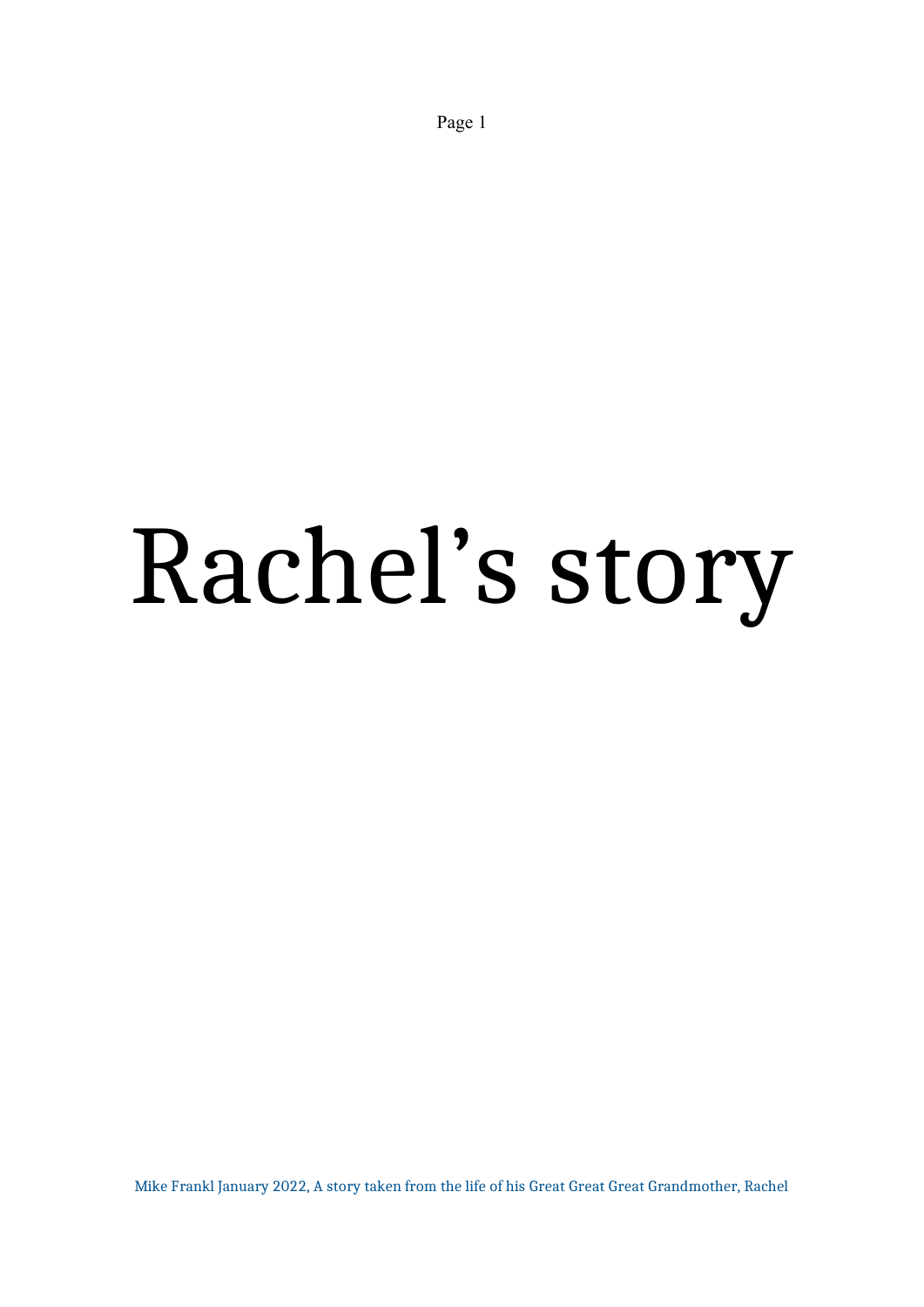# Zelec, Northern Bohemia - 1783

Rachel watched the horse drawn cart carrying the coffin of her husband Nataniel set off. She called her children together, all dressed in their best Shabbat clothes, wrapped her shawl around her against the cold autumn air and set off to follow Nataniel on his final journey to the cemetery in Mecholupy. The older boys leading the younger children. The year was 1783. The Jewish cemetery lay between Zelec and Mecholupy about four kilometres away from their small stone cottage. The cemetery was situated in a small copse at the top of a hill in the midst of fields growing hops. It was surrounded by a low stone wall and had been bought by both Jewish Communities from a local farmer. The land was not particularly fertile or usable lying on the hill top, so it had not been too big for the farm. It was a peaceful spot and seemed very suitable for a cemetery.

Rachel and Nataniel had been married for eighteen years, but had been childhood sweethearts for much longer. Although severe sickness was always a present danger, she was still numb from shock at the speed of the pneumonia that had taken her husband away from her.

As they walked the leaves blew across the pathway and that strange bright autumn light gleamed through the trees. She tried to remember the first time that she had met Nataniel.

The Frankl family had come to Zelec, the village where her family, headed by Marcus Koniersch had lived for many years. They arrived in 1745, when she was just four years old. Refugees from Prague, escaping the banishment of the Jews as demanded by Empress Maria Theresa because she thought they were becoming too rich and powerful.

Simon Wolf Frankl, Mayor of Prague in 1741 had organised a great celebration for the birth of Empress Maria Theresa's male heir on 13 March 1741, later to become Emperor Joseph II. Although impressed by the celebrations, the Empress decided that the Jews were becoming too rich and powerful and she wanted to bring them down a peg or two. So, she issued an edict expelling them from all of Bohemia. Her advisers tried to persuade her to change her mind, but to no effect and the Jews were forced to leave Prague in January 1745.

The Czech population of Prague took advantage of this decree and used it to mount a number of attacks on the Jewish areas raiding the stores and stealing what they could lay their hands on. Those who tried to protect their property were immediately set upon and beaten up. Many were killed. In one particular riot, Moses Frankl, a *Shochet* (a kosher butcher) was attacked and beaten up.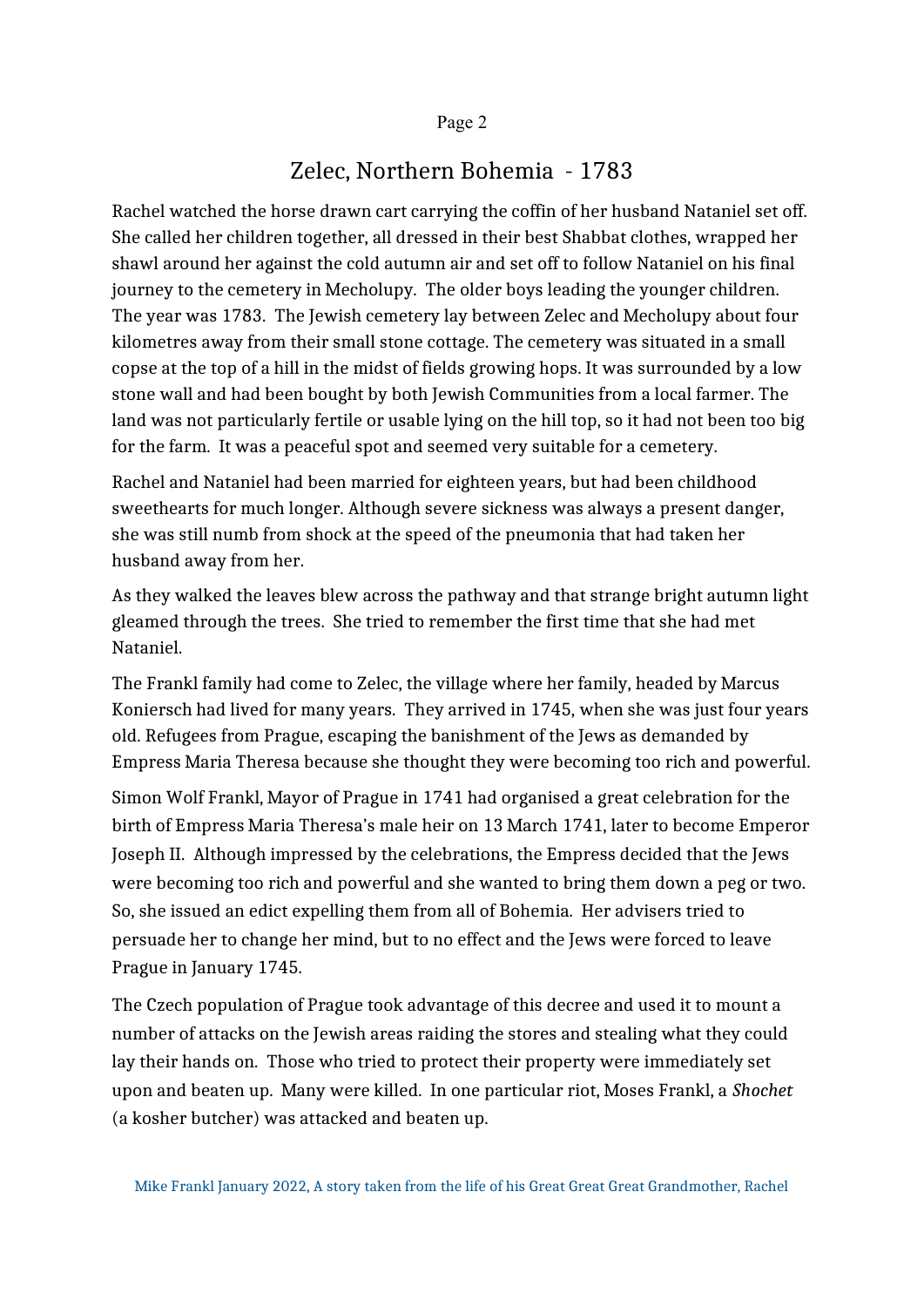The ghetto was an immensely crowded area where Jews lived in densely populated conditions, separated from the rest of the Prague population. In the early  $18<sup>th</sup>$  Century the Jewish population of Prague was just over 12,000, with just over one third being below the age of 10. Houses were three to five stories high and divided into many tiny separate living units, with more than forty people living in each house. The cramped and crowded conditions were not pleasant, sanitation was virtually non-existent and disease spread quickly through the packed houses. There was little privacy and thieves and scavengers were always lurking around for an opportunity to grab some item of limited value from a slightly careless person.

It was not a good place to live and bring up a family, so as soon as he recovered enough to walk, although he never completely recovered from the severe beating, he and his young wife, Rebecca, decided to leave Prague to find a safer home in the countryside. Moses had a contact about 35 kilometres from Prague in the manor of Zelec, with Marcus Koniersch, who had on occasion requested him to come and carry out the slaughter of some of his cattle. Marcus and his family were well established in the manor and he also ran an inn, which was quite a common activity for a Jewish family and one of the businesses that Jews were allowed to operate.

Moses and Rebecca decided to move to Zelec, far enough away from Prague to be able to stay quietly and safely, but near enough to be able to return if the situation changed.

The manor and estate of Zelec was within the area of the larger village Mecholupy, some twenty-five kilometres south west of the town of Louny in the region of Usti nad Labem. The manor house was built in the second half of the sixteenth century. From 1747-1810 the Zelec estate belonged to the Zessner of Spitzenberg and consisted of a stone fortress built with beautiful spacious rooms on the ground and first floors and with a freestanding mill in a near-by building.

Moses and Rebecca and their one son Nataniel, aged eight, arrived in the village in the Spring of 1745. Moses's contact Marcus, found them space in a Christian owned house with two other Jewish families. Moses carried out ritual slaughtering of the animals brought to him by Marcus and began to travel around the local area around Zelec, visiting other Jewish families and carrying out the slaughter of chicken, ducks and geese as required by families prior to their main Shabbat meal on a Friday evening. As he travelled around, he would be given fruit and vegetables in exchange for his butchering services. Occasionally he would also be given cloth, made by the family he was visiting or even some other practical goods, such as baskets. The family began to enjoy their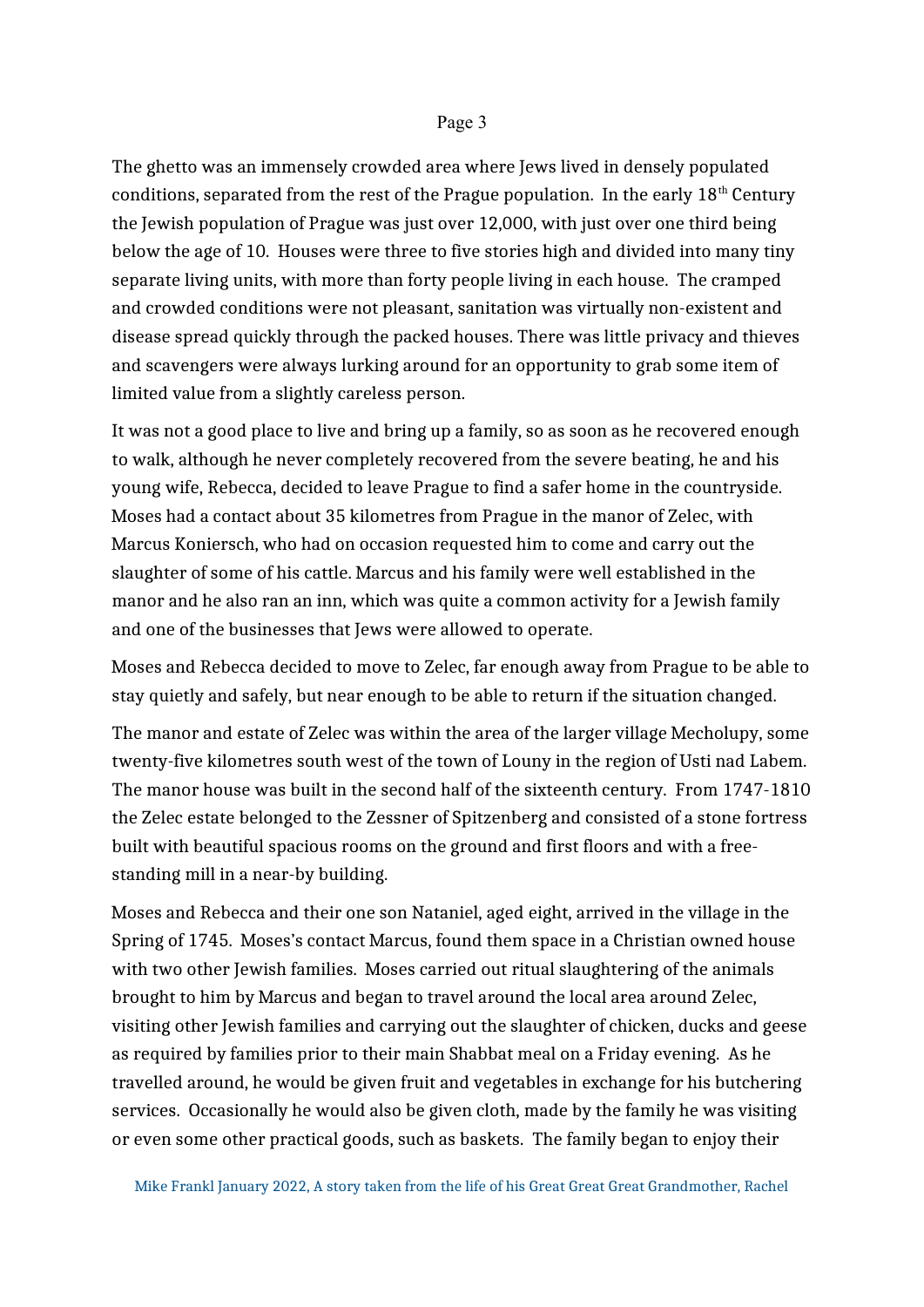country life and even though Jews were soon allowed and even encouraged to return to Prague, they decided to stay in Zelec. Moses's health remained poor but as a learned and Jewishly highly educated man, he began to teach the Jewish boys in the area. In particular, he began to train Nataniel in the intricate laws of Tractate Chullin in the Talmud that deal with *shechita* and in particular the relevant chapters in the Shulchan Aruch (Code of Jewish Law written by Joseph Caro in the  $14<sup>th</sup>C$  CE).

Nataniel was a good looking, bright lad and an able student. Although the days travelling around the gentle rolling hills of the surrounding countryside made for long and wearying days for a young lad, he enjoyed being with his father and he loved to listen to the stories from the bible as they walked from place to place.

The land around Zelec was very fertile and the most common crop was hops and so there were many local people who made their own beer. In fact the name Mecholupy in German is known as Michelob and its hops were so highly regarded that it's possible that in 1896 Adolphus Busch named his beer after it as he set up his brewery in St Louis, Illinois.

Nataniel also spent time with the Koniersch children, who were quite wild as compared to his much quieter and studious home with Moses and Rebecca. They roamed around their farm and it's animals. In the summer they swam in the local lake and as a group were constantly getting up to mischief, but were just about tolerated by their parents and other villagers.

The inn that the Koniersch's ran was a little bit of a hub where a number of business transactions were carried out. The family had a bit of a reputation as horse traders and wheeler – dealers.

The winters in the region were bitterly cold and dark and finding enough food and keeping warm were significant challenges. Many of the older members of the community found the winters extremely tough and every year, a few of the older and weaker ones did not survive to see the spring arrive.

Rachel was the youngest Koniersch child, a rather quiet girl, but still full of energy and ready to compete in tree climbing with any of her older siblings. She was six years old when Nataniel started spending some time with her family. She liked to watch him as he was challenged by her brothers to take part in some slightly wild and risky venture. Nataniel was already better educated than her family and she particularly enjoyed hearing him tell them all one of the bible stories he had learnt from his father.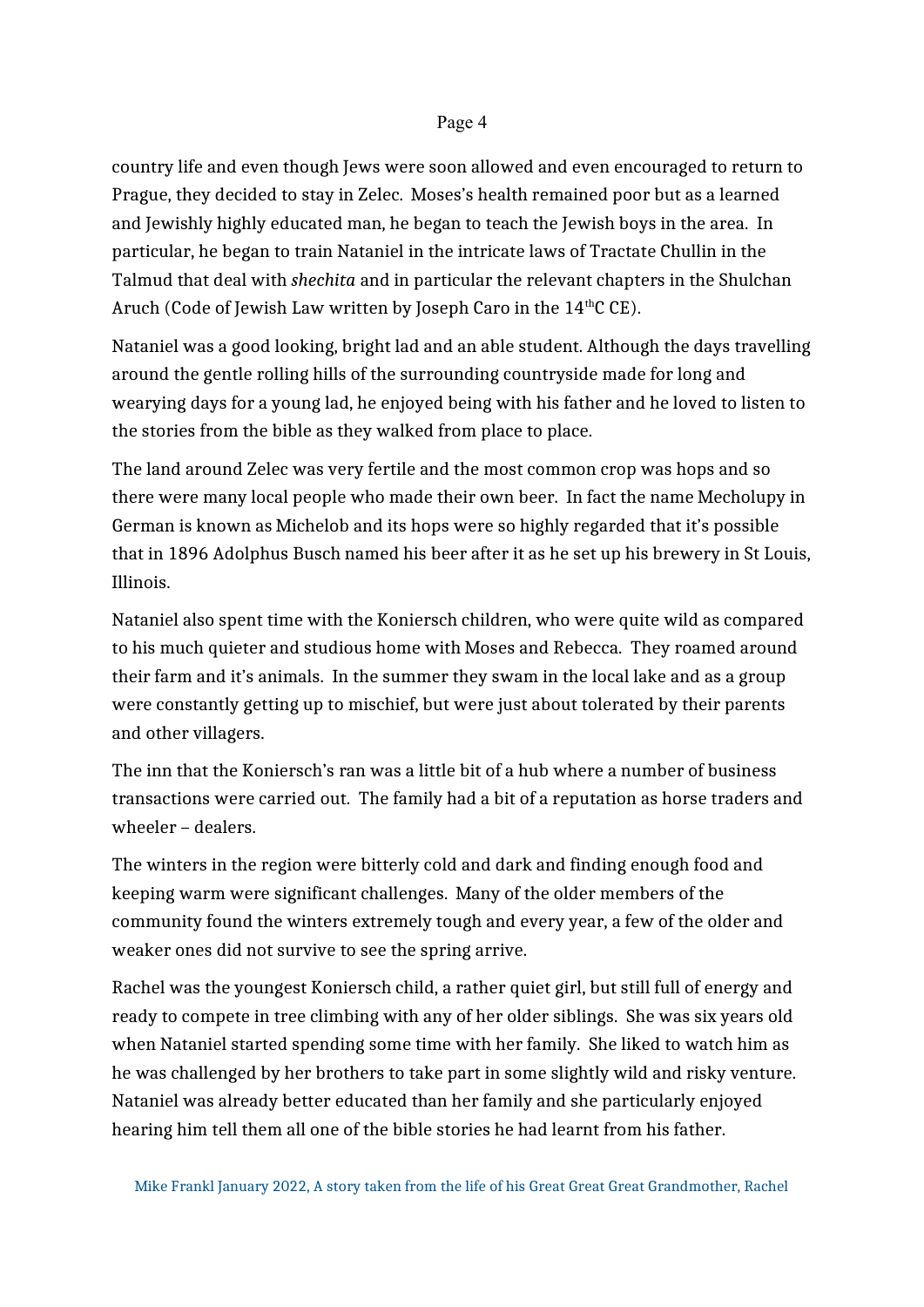Moses, as the most learned Jewish man in the area, and a descendent of the *Cohanim*, priests from the Temple times, led Shabbat and festival services in the small prayer room in the close-by larger community in Mecholupy.

He also had been trained by his father to carry out *brit milah*, the ritual circumcision for all new born male babies, once they had survived for eight days after birth.

Nataniel, grew into a strong and healthy young man and had mastered many of the intricate rules and laws of Kashrut, he had begun to take over some of the slaughtering from his father and by the time he reached seventeen years old, he was beginning to make visits around the area on his own. His father's health was failing and so much more responsibility fell on his shoulders.

Rachel aged thirteen was a bright girl. She had an aptitude for languages and was a quick learner. She had picked up some German from visitors to the house, she spoke Czech with their neighbours and had memorized many of the regular Hebrew prayers recited in daily and Shabbat prayers. She had explored the surrounding fields and woods and had learnt about many of the herbs and useful plants that grew in their area. In the autumn, she was the best at finding the tasty wild mushrooms that grew in amongst the pine trees and she knew how to cut them up, lay them out in the sun to dry and then store in dry containers, so they could be hydrated and used throughout the winter. She also was becoming a skilled seamstress and was learning how to read and write by sitting in on some of the lessons given by Moses to the boys.

In 1756 the wider world intruded on the everyday life in Zelec. The Austrian Empress, Marie Theresa wanted to re-capture Silesia from the Prussians. The Prussian Army led by the military genius, Frederik the Great had captured Siliesia from the Austrian Empire in their last conflict.

At the age of eighteen, Nataniel was required to join the Austrian army as the plans for war developed.

Moses and Rebecca were delighted to welcome Nataniel home in 1762 a very different man. He had been injured twice, recovered and grown into a tough fighting soldier and a leader of men. He had lived through virtual starvation, scouring the broken countryside for food during the cold winter months and had learned how to seize food from local farmers and peasants at any and every opportunity. He had observed enough about the ridiculous ambitions of Empresses and Kings to last him a lifetime and the complete disregard they held for the life and safety of their countrymen.

Mike Frankl January 2022, A story taken from the life of his Great Great Great Grandmother, Rachel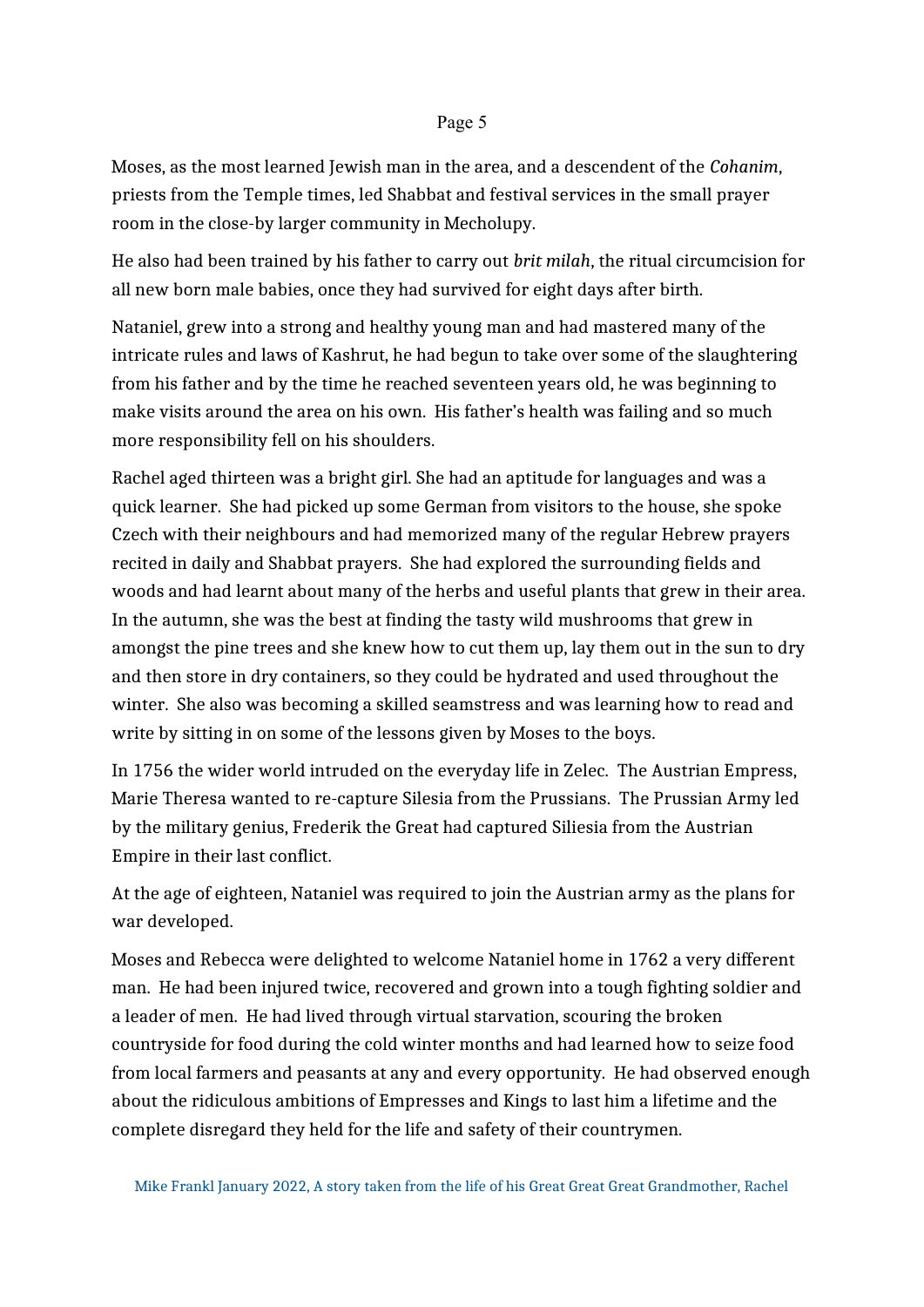Although only twenty five he was now greatly toughened and much more aware of the pitfalls of the wider world. He had learnt that many people were not how they appeared and that the 'authority' of the nobility was never to be fully trusted or relied on. He returned home wanting to build a quiet home country life, free from the arbitrary and restrictive rules of the army but at the same time cynical about the rather naïve religious rules that he had learnt about as a child.

While he had been away much building had taken place in Zelec, the old Gothic style church had been rebuilt and dedicated to St. Nicholas had been completed in the baroque style just before he had joined the army and construction of a new fortified castle had been started in 1760. With his army experience he became involved in this project and provided good advice to the Zessners, the local Manor owners.

He also discovered that the young Rachel had grown into a very attractive and skilled young woman. It didn't take long before they had a plan to get married. But it wasn't so simple because of the restrictive rules of the Familianten laws.

The whole process was slowed by the death of Nataniel's father Moses, who had suffered from poor health for many years. Somehow he had held on while Nataniel was away, but as soon as he had safely returned, Moses had enough energy to remind his son about the rules of *shechita* and to pass on the final lessons. Moses was buried in the cemetery that lay between Zelec and Micholupy. Nataniel took the death of his father seriously and made a commitment to complete the full required mourning cycle of prayer. This meant that his marriage to Rachel was delayed for a year, but it also gave them time to gather the documents, register with the local magistrate and pay the required taxes. The Zessners were able to assist and persuade the magistrate to look favourably at the marriage request.

The permission for the marriage to take place was finally granted in the autumn of 1765. There was great excitement in the Koniersch household. Aron, the head of the family was delighted to celebrate the marriage of the daughter of the house and planned a great celebration. The whole Jewish community in the vicinity of Micholupy was invited and additional Koniersch family from the largest nearby town of Zatec.

Rachel was dressed in the wedding dress used by her mother and grandmother and Nataniel in his best Shabbat clothes.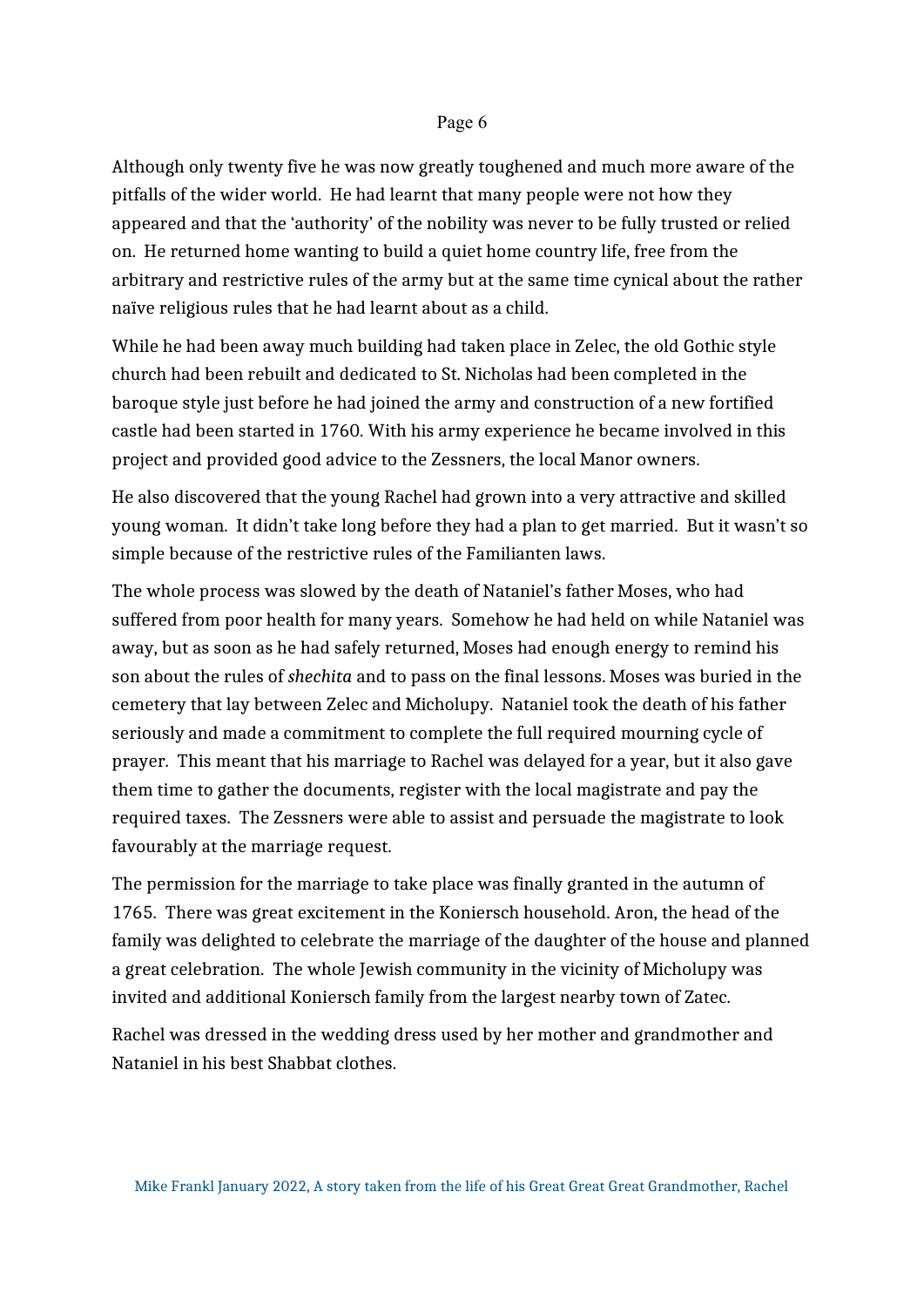Aron Koniersch, Marcus's oldest son, owned some properties in the area, and rented them a small cottage in the village of Micholupy, quite close to the house which was used as the place the Jews gathered for prayers, prior to the establishment of the synagogue. They began to settle into married life. Nataniel carried out his butchering tasks for the Koniersch farmers and made a weekly tour of the local Jewish community carrying out the ritual slaughter for local Jewish families on the animals they wanted to use for their weekend Shabbat dinner. Nataniel, as a result of all his training as a Shochet and with all he had learnt from his father became a regular leader of religious services on Shabbat and festivals. He also became a source of advice on ritual issues for his local community.

The traditional role of the Jewish woman at the heart of the family covered three main function; *challah* – the baking of the traditional bread eaten on Shabbat, *hadlakah* – the lighting of the Shabbat and festival lights (candles) and *niddah* – the keeping of family ritual, following the dietary laws and personal hygiene through the use of the *Mikveh*

 Rachel continued to develop her skills as a baker, making Challah every week and a variety of small pies and cakes. She had a real creative streak and quickly developed a reputation for making cakes for special events. She also developed her seamstress skills.

It wasn't long before Rachel became pregnant and she was amazed as her body changed shape and the new life grew within her, especially as the winter months gave way to spring and the surrounding countryside also came to life. The birth of a child was always a risky time for women. Protection for the mother and child was all based on a combination of superstitions, prayers and herbal medication. Months of pregnancy came under the sovereignty of specific planets, with Saturn ruling the eighth and Jupiter the ninth. Between the malevolent influence of Saturn and the unlucky even number eight, the Talmud considered a child born in the eighth month to be nonviable. Some sages that such a child shouldn't be nursed except when it would be dangerous for the mother to retain her milk. However, Rachel was well into her nine month when the contractions started. Her bedroom was prepared for the birth by a Koniersch cousin, Miriam who acted as the local Jewish midwife. A stack of ferns were laid outside the bedroom door and the walls of the room would be chalked with symbols to ward of *Lillit* the dangerous demon who was known to steal new babies! Men would gather their *tefillin* and it would be hung on the head of the bed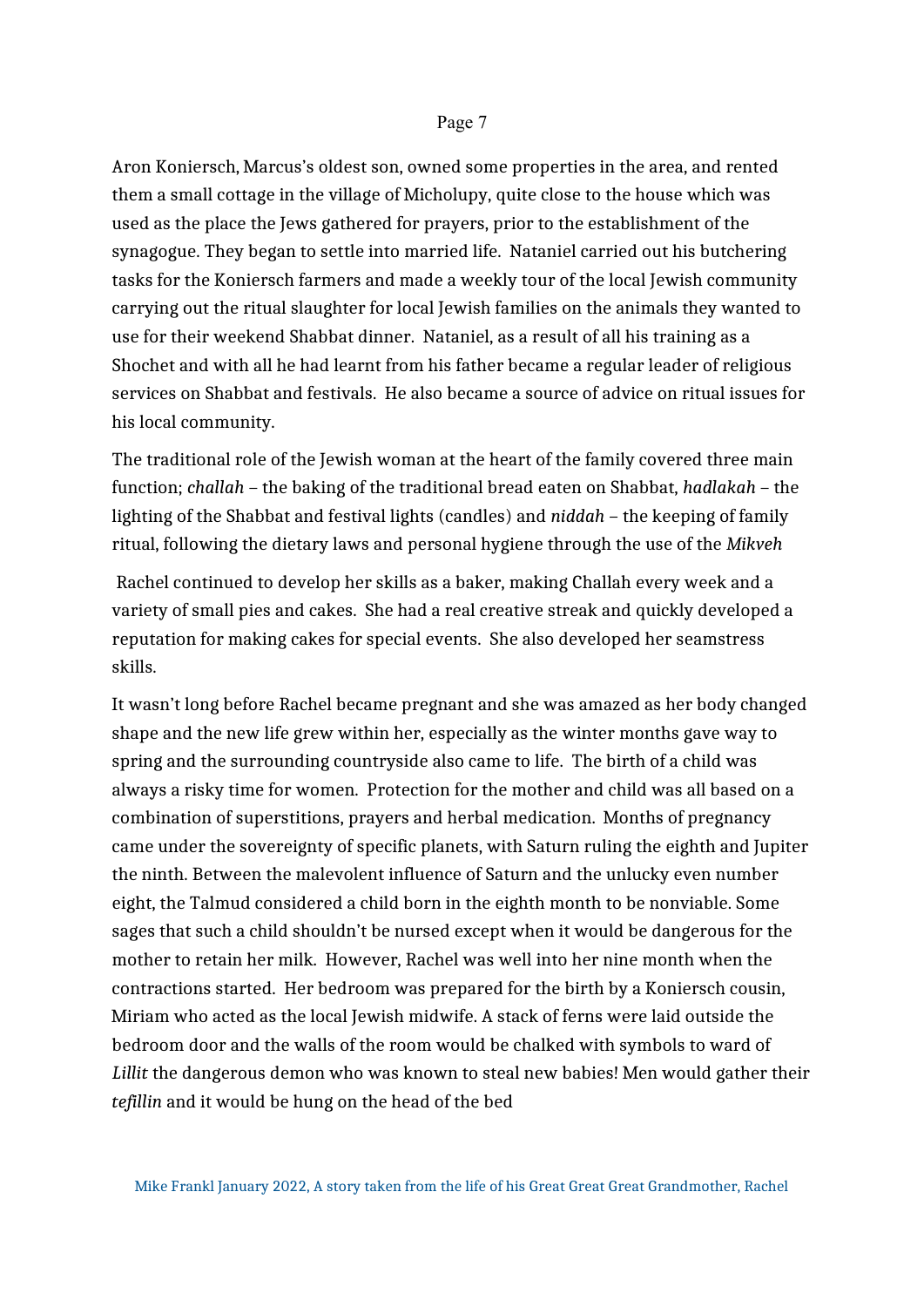Rachel was provided with a special birth amulet, while Miriam brought a birthing stool. In a separate part of the house, the men gathered together and began start to recite psalms. Once Miriam had checked that Rachel's womb was open and the contractions were coming very quickly , she threw some Rosemary onto the brazier to sweeten the air. The baby came quickly and Miriam was delighted to announce the safe arrival of a boy.

A first born boy was an occasion for great celebrations. After eight days the *Brit Milah*, circumcision would take place and then a month later the *pidyon ha-ben* would take place. Torah declares that every firstborn male, belongs to God and in the time of the Temple first born sons were given to the priests to work in the Temple. Tradition states that if the father wishes to keep his son he must be redeem from this service by giving money to charity.

### From Maggie Anton's Rashi's Daughters Book II: Miriam

Juda their first son was born in early 1767. It was a custom to dress the baby in red to ward of evil spirits at the Brit Milah. Rachel and Nataniel dressed in their wedding clothes carried Juda to the synagogue. Obadiah the local *mohel* arrived carrying his equipment. He handed his assistant the *azmil*, the special knife used for the circumcision. Rachel noticed that Obadiah had strangely shaped thumbnails. Rachel and Nataniel had asked her father, Marcus to be the *Sandek*, for the *Brit Milah*. This special task is regarded as an honour and a blessing and Marcus was required to hold the baby throughout the event. A special chair for the Sandek and an additional chair for Elijah, the prophet, were placed on the synagogue *bima*. Obadiah gave Rachel the wine-soaked cloth for the baby to suck, who then placed the baby in his grandfather's lap removed his nappy and Obadiah approached the child, placed his thumbnail under his foreskin, pulled it taut, and sliced off the extra skin. He then used his sharp nails to push down the membrane underneath, exposing the corona. He then finished off his handiwork with a neat clean bandage. Aron, Rachel's brother walked up to the *bima* with a glass of wine for Rachel and Nataniel so that they could join in the blessings for the health of the baby and his parents. Rachel told Aron that the name of the new child was to be Juda. Aron was delighted and immediately gave a *dvar torah* on why Juda was such a good name.